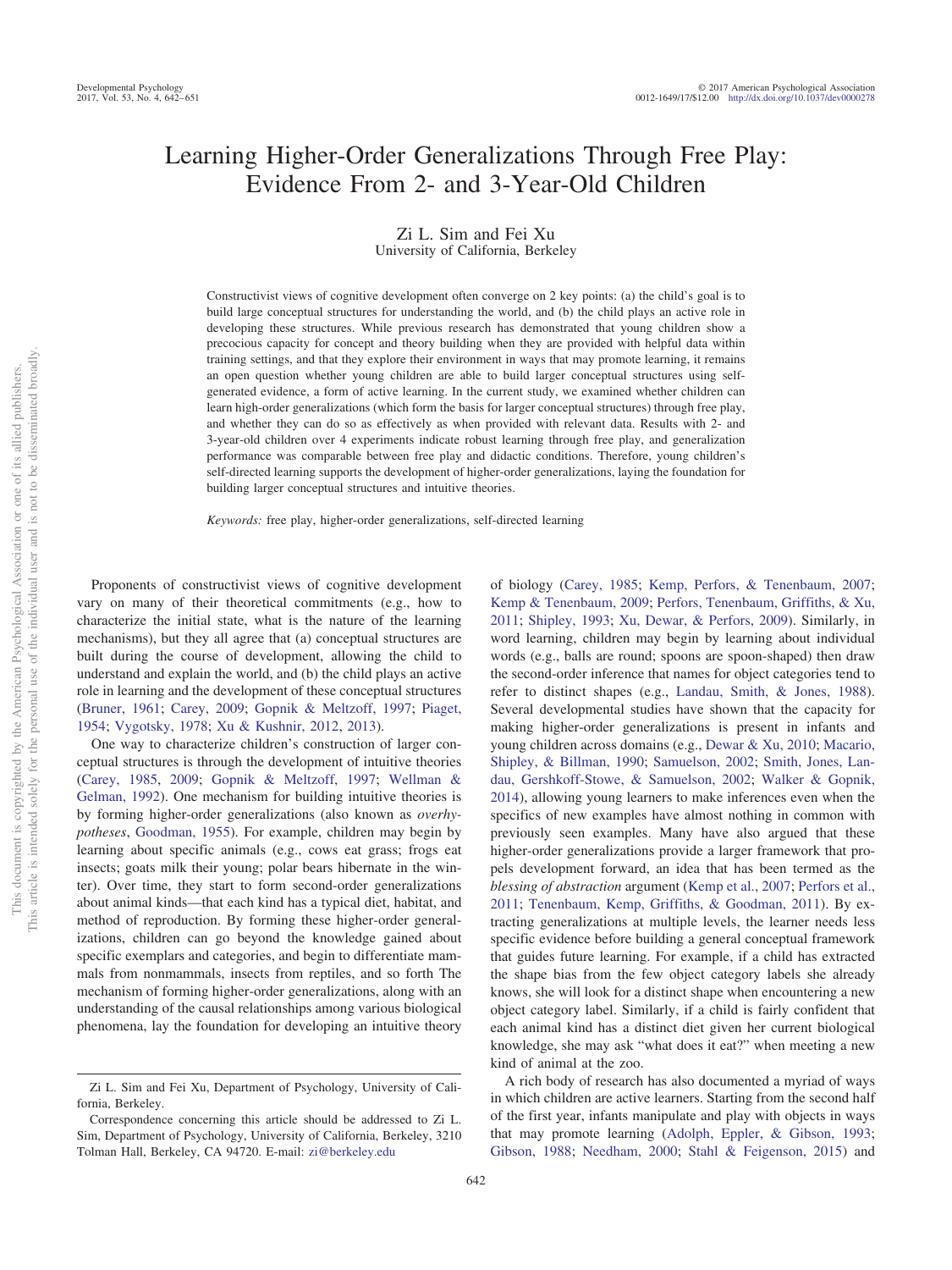allocate their attention systematically to more learnable parts of a cluttered environment that surrounds them (e.g., [Gerken, Balcomb,](#page-7-5) [& Minton, 2011;](#page-7-5) [Kidd, Piantadosi, & Aslin, 2012\)](#page-8-13). Preschoolers explore more when they encounter ambiguous evidence (e.g., [Schulz & Bonawitz, 2007\)](#page-8-14), and as they become more proficient in language, they begin to ask questions and seek explanations frequently and spontaneously [\(Chouinard, 2007;](#page-7-6) [Frazier, Gelman, &](#page-7-7) [Wellman, 2009;](#page-7-7) [Legare, Mills, Souza, Plummer, & Yasskin,](#page-8-15) [2013\)](#page-8-15). Other studies have also shown that young children can sometimes learn from self-generated evidence (e.g., [Bonawitz, van](#page-7-8) [Schijndel, Friel, & Schulz, 2012\)](#page-7-8), and they may even learn better when given the opportunity for discovery first [\(Bruner, Jolly, &](#page-7-9) [Sylva, 1976;](#page-7-9) [Sobel & Sommerville, 2010;](#page-9-8) [Sylva, Bruner, &](#page-9-9) [Genova, 1974\)](#page-9-9).

These previous studies have demonstrated in powerful ways that children actively engage their environment from early on. Yet one key aspect of constructivist views of cognitive development has yet to be explored: Are young children able to build larger conceptual structures through active learning? That is, can they form higher-order generalizations using self-generated evidence? If yes, can they do so as effectively as when they are provided with the relevant data? These are the main research questions we investigate in the current experiments.

The current study also bears on a lively debate in education and developmental psychology, namely the role of self-directed learning using self-generated evidence in development and learning in school settings. On the one hand, research in education has demonstrated that play promotes academic skills such as literacy, language and math [\(Bergen & Mauer, 2000;](#page-7-10) [Bruner, 1961;](#page-7-0) [Hirsh-](#page-8-16)[Pasek, Golinkoff, Berk, & Singer, 2008;](#page-8-16) [Roskos, Christie, Wid](#page-8-17)[man, & Holding, 2010;](#page-8-17) [Sarama & Clements, 2009a;](#page-8-18) [Seo & Gins](#page-8-19)[burg, 2004;](#page-8-19) [Singer, Hirsh-Pasek, & Golinkoff, 2009\)](#page-8-20), but children in most of these studies were not required to independently generate evidence during play to fulfill a learning goal. A recent study by [Fisher, Hirsh-Pasek, Newcombe, and Golinkoff \(2013\)](#page-7-11) has made significant headway in mitigating this gap in the education literature, demonstrating that for geometric concepts (e.g., the definitional properties of a triangle), 4- and 5-year-old children may benefit from learning within a playful context with guidance from an experimenter, but not from free play alone (see further discussion in the General Discussion).

On the other hand, previous studies in cognitive development have largely focused on when children explore more (e.g., when encountering surprising or ambiguous evidence, [Schulz &](#page-8-14) [Bonawitz, 2007;](#page-8-14) [Stahl & Feigenson, 2015\)](#page-9-7), but most of these studies do not typically include outcome measures for learning. Therefore it remains an open question what children learn from the evidence that they generate by themselves [\(Cook, Goodman, &](#page-7-12) [Schulz, 2011;](#page-7-12) [Legare, 2012;](#page-8-21) [Schulz & Bonawitz, 2007\)](#page-8-14). Two exceptions are [Bonawitz et al. \(2012\)](#page-7-8) and [Schulz and Bonawitz](#page-8-14) [\(2007\),](#page-8-14) both of which examined the relationship between exploration and eventual learning accuracy in 5- to 7-year-olds. [Bonawitz et al. \(2012\)](#page-7-8) tested 6- and 7-year-old children who had incorrect beliefs about how objects balance. These children were considered "Center Theorists," as they believed that blocks would balance at the geometric center, rather than the center of mass. After these children were shown evidence conflicting with their prior belief, and were also given the opportunity to freely interact with the block, researchers found that the children revised their

belief and made a correct prediction that a new block should balance at its center of mass. [Schulz and Bonawitz \(2007\)](#page-8-14) examined whether 5-year-olds could, through the course of free play, generate interventions that would help them learn the causal structure of the system they were interacting with. The causal system was a machine consisting of two gears that spin simultaneously when a switch was flipped on. Several different causal structures were possible; for example, causal chain (the switch causes gear A to spin, and gear A causes gear B to spin), or common cause (the switch causes gears A and B to spin, independently of each other), and so forth. Their findings suggest that children could generate the requisite evidence when they played in dyads, but it was unclear that the children who played with the system singly actually performed better than chance when asked to identify the underlying causal structure of the machine.

Thus it remains an open question how early children can effectively learn from self-generated evidence, and whether selfgenerated evidence through play can support the development of larger conceptual structures.

Like [Schulz and Bonawitz \(2007\)](#page-8-14) and [Sobel and Sommerville](#page-9-8) [\(2010\),](#page-9-8) we chose to examine these research questions in the causal domain. Causal learning is particularly important, as learning about our world is to learn the casual relations among the objects and events within it. It is the basis of all theory formation and change [\(Gopnik, 2012;](#page-8-22) [Gopnik, Sobel, Schulz, & Glymour, 2001;](#page-8-23) [Gopnik & Wellman, 2012\)](#page-8-24). There is extensive evidence that children are good at causal learning: from an early age, they make causal predictions and give causal explanations (see [Gopnik et al.,](#page-8-25) [2004;](#page-8-25) [Gopnik & Wellman, 2012;](#page-8-24) [Griffiths & Tenenbaum, 2009](#page-8-26) for reviews). More recently, studies have demonstrated that even infants and toddlers can engage in causal learning with just small amounts of training evidence [\(Gweon, Tenenbaum, & Schulz,](#page-8-27) [2010;](#page-8-27) [Sobel & Kirkham, 2006;](#page-9-10) [Walker & Gopnik, 2014\)](#page-9-5). Furthermore, children's real-world environment is filled with many examples of causal systems, and they have numerous opportunities to interact with such systems; for example, they play with toys that have buttons and levers, they turn on light switches and remote controls, and so forth. Given the rich environmental input, there is reason to believe that even younger children may be able to successfully learn about simple causal systems based on selfgenerated evidence.

In the current study, we designed a causal learning task in which 2- to 3-year-old children were presented with three different categories of "blicket" machines (cf. [Gopnik & Sobel, 2000\)](#page-8-28) and three blocks of different shapes and colors. For half of the children, the machines were activated using a shape rule: a shape-match block had to be used to activate the machine, while for the other half, the machines were activated using a color rule: a color-match block had to be used to activate the machine. The causal system was intentionally designed to be more straightforward— each block activated one and only one category of machine—than the causal systems presented in [Schulz and Bonawitz \(2007\)](#page-8-14) and [Sobel](#page-9-8) [and Sommerville \(2010\),](#page-9-8) where children had to learn more complex causal structures such as common cause or chain.

In Experiment 1, we tested children in a didactic learning condition. Like most other experiments, we gave children the data directly, and examined what they had learned from the training data. To do this, an experimenter demonstrated the activations of three categories of machines by using the appropriate block to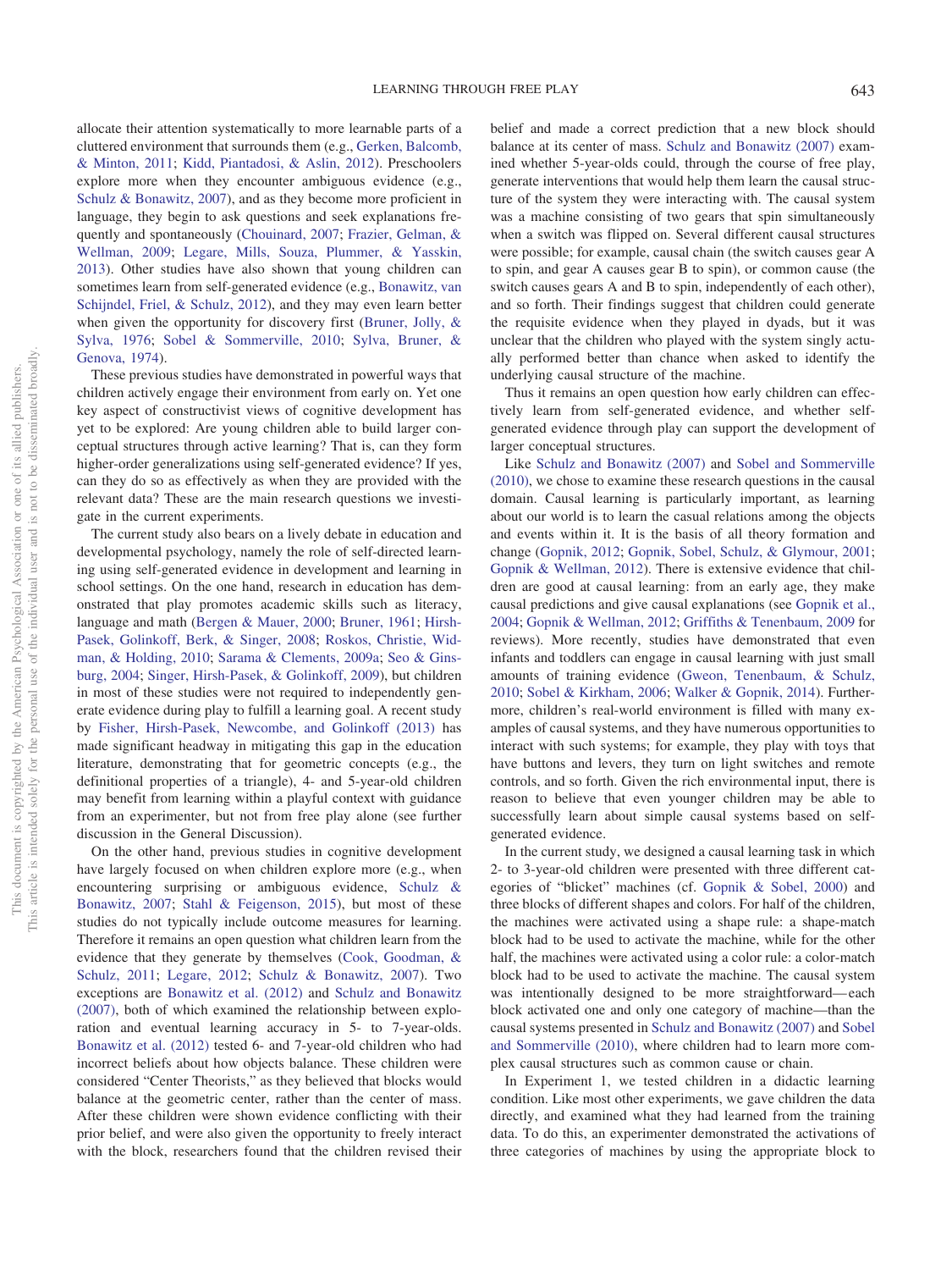activate each machine. We then asked the children to make both first-order generalizations, where they had to choose from a new set of blocks to activate a previously seen machine, and secondorder generalizations, where they had to choose from a new set of blocks to activate a novel machine. We then tested children in two different versions of free play in Experiments 2 and 3, in order to compare children's performance with that in the didactic condition. Finally, in Experiment 4, we measured children's baseline performance in these generalization tests.

#### **Experiment 1**

#### **Method**

**Participants.** Thirty-two English-speaking 2- and 3-year-olds  $(12 \text{ boys and } 20 \text{ girls})$  with a mean age of 35.8 months (range = 31.1 to 42.3 months) were tested. The sample size in this experiment, as well as in Experiments 2 and 3, was determined based on previous generalization studies (e.g., [Smith et al., 2002;](#page-8-10) [Walker &](#page-9-5) [Gopnik, 2014\)](#page-9-5) that had sample sizes of 16 –38 children. All participants were recruited from Berkeley, California, and its surrounding communities. The sample was representative of the ethnic diversity in these communities: the participants were predominantly non-Hispanic White, with 9% Asian, 9% Hispanic, and 6% African American. An additional two children were tested but excluded due to refusal to make a choice at test  $(N = 1)$ , or experimenter error  $(N = 1)$ .

**Materials.** Four categories of toy machines were used in this experiment, with two identical machines in each category. The categories differed in shape and color, that is, machines in Category 1 were blue and rectangular; machines in Category 2 were red and triangular; machines in Category 3 were green and circular; and machines in Category 4 were orange and L-shaped (each approximately 30 cm  $\times$  10 cm  $\times$  5 cm). Each set of machines produced a unique sound when activated (see [Figure 1\)](#page-2-0). This effect was achieved by hiding a doorbell in each machine that was activated by an experimenter with a remote-control device.

A variety of small blocks (approximate 4 cm  $\times$  2 cm  $\times$  1 cm) with different shapes and colors were used to activate these machines. Some of these blocks matched the toy machines in shape but not color (shape-match blocks), some matched the machines in color but not shape (color-match blocks), and others did not match the machines in shape or color (distracter blocks). Three white trays with separators were also used to easily present the activator blocks during the learning phase and the test phase.

**Procedure.** Children were tested individually in the laboratory. The parents were also present in the testing room, but sat about 80 cm behind the children throughout the experiment, in order to not influence their actions and choices. Children were introduced to the machines and blocks under the pretext of the experimenter showing them her toys.

The experiment consisted of two phases: a learning phase and a test phase. To begin the learning phase, the experimenter presented a white tray containing three blocks differing in shape and color. The child was free to play with these blocks for about 20 seconds. After this exploration, the blocks were returned onto the tray and pulled close to the experimenter, but remained visible to the child.

The experimenter then presented the first toy machine (e.g., blue rectangular machine), and activated the machine with one of the



<span id="page-2-0"></span>*Figure 1.* Schematic diagram of materials and procedure for children presented with the machines, which were activated according to a shapematch rule. See the online article for the color version of this figure.

Color-match

Distractor

Shape-match

Novel Machine

three blocks by placing it on top of the machine (e.g., red rectangular block, if the machines were being activated by a shape rule; blue triangular block, if the machines were being activated by a color rule). Upon the machine's activation, the experimenter drew attention to the event by saying, "Look! The block made the machine go; it made it go!" The experimenter next showed the child another machine that was identical to the first one, and activated it using the same block. This first set of two machines was then cleared from the table. The experimenter repeated this procedure with two other sets of training machines, activating them with their respective shape-match or color-match blocks.

A total of six machines were presented during the learning phase, and each child saw each machine being activated only once. The three categories of machines chosen as the training set were randomized, leaving the fourth category of machines for the test phase (i.e., each category could be used in the training or the test phase). The order of presentation for the categories of training machines was also counterbalanced. The duration of this phase was about 4 min.

A test phase immediately followed the learning phase. The test phase consisted of a first-order generalization test and a secondorder generalization test (see [Figure 1\)](#page-2-0). In the first-order test, each child was presented with a *familiar machine*, which is a machine that was previously presented in the learning phase. Then, the child was provided with three novel choice blocks in a white tray: a shape-match block, which is similar to the target machine in shape but not color; a color-match block, which is similar to the target machine in color but not shape; and a distracter block, which differed from the target in both color and shape. The experimenter requested the child to hand her a block that made the target machine go, "Can you give me the block that makes this machine  $\sigma$ <sup>"</sup>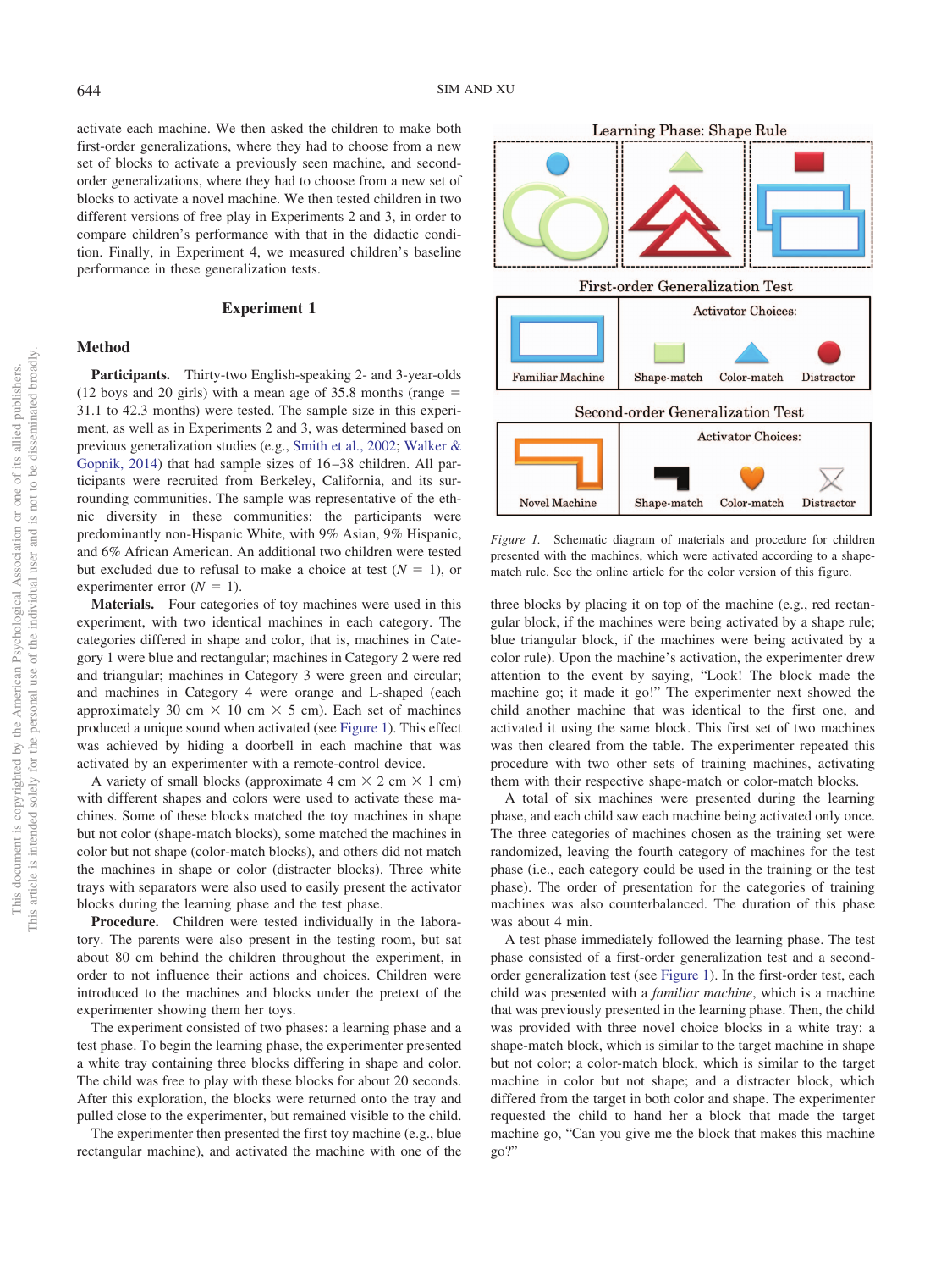In the second-order test, each child was presented with a *novel machine*, which is a machine that was not previously presented in the learning phase. The child was again asked to activate the machine by choosing among three novel choice blocks: a shapematch block, a color-match block, and a distracter block. The presentation order of the three choice blocks were counterbalanced for both test trials. The duration of the test phase was about 1 min.

**Coding.** The children's responses in the test trials were scored for accuracy. For the children exposed to the shape rule during the learning phase, choosing a shape-match block was scored as 1 point. Correspondingly, for children exposed to the color rule, choosing a color-match block was scored as 1 point. The maximum score for each child was 2 points, as there were 2 test trials in total. The children's scores were then converted into percentage of accuracy. A second coder recoded all of the children's responses offline, and the level of agreement between the coders was 100%.

#### **Results**

An alpha level of 0.05 was used in all statistical analyses. As [Figure 2](#page-3-0) shows, children performed accurately on the test trials, frequently selecting the correct block to activate the machines. We found that 69% of the children chose the correct activator block in the first-order generalization test, exact binomial  $p$  (two-tailed) = .05. Seventy-five percent of the children chose the correct activator block in the second-order generalization test, exact binomial *p*  $(two-tailed) = .007$ . Note that we used a conservative criterion of .5 for the binomial test even though children were offered three activator choices in each test trial, as the children chose the shape-match (52%) or the color-match block (34%) more often than the distractor block (14%).

Using children's responses on the two test trials, we also performed a repeated measures logistic regression. Our results indicate that there were no effects of gender, age, trial order (first test trial vs. second test trial), presentation order of the training ma-

**Proportion of** 



#### **Experiments**

<span id="page-3-0"></span>*Figure 2.* Proportion of children choosing the correct activator block at test. Dashed line indicates chance performance. Error bars represent 95% confidence intervals.

chines (e.g., whether machines from the different categories were presented first, second, or third during the training phase), and rule type (shape rule vs. color rule) on children's accuracy on the test trials. Critically, there was no difference between children's performance on the first-order and second-order generalization trials, Wald Chi-Square  $= .49, p = .48$ .

#### **Discussion**

These results converge with and extend the results found in many previous training studies examining learning and generalization in young children. With a short training session and a small amount of instructive evidence, 2- and 3-year-old children in Experiment 1 learned first-order and second-order generalizations about the causal structure of the machines, picking out the correct activator blocks according to the rule that they were exposed to within a didactic learning context.

#### **Experiment 2**

In Experiment 2, we investigated whether children would successfully acquire first-order and second-order generalizations based on evidence generated by themselves during the course of free play.

#### **Method**

**Participants.** Twenty-four English-speaking 2- to 3-year-olds (10 boys and 14 girls) with a mean age of 36.1 month (range  $=$ 30.3 to 42.3 months) were tested. All participants in Experiment 2 were recruited from Berkeley, California, and its surrounding communities. The sample was representative of the ethnic diversity in these communities: the participants were predominantly non-Hispanic White, with 17% Asian, 13% Hispanic, and 4% African American. An additional three children were tested but excluded due to refusal to make a choice at test  $(N = 1)$ , no attempts to make any activations  $(N = 1)$ , or experimenter error  $(N = 1)$ .

**Materials and procedure.** The procedure for Experiment 2 consisted of three phases: a familiarization phase, a learning phase, and a test phase. To begin the familiarization phase, the experimenter presented the child with a cross-shaped yellow machine, together with its activator block. This block matched the machine both in shape and color. The familiarization phase served to introduce the child to the sound-making function of these novel machines. This phase was not necessary in Experiment 1, since the machines' function would be introduced in the learning phase. The experimenter then activated the machine, drawing attention to the event by saying, "Look! The block made the machine go. It made it go!" The child was then given the activator block, and was allowed to activate the machine freely. The experimenter ensured that each child saw at least two activations of this familiarization machine.

The learning phase followed, and it began by the experimenter exclaiming, "Oh no! I just remembered that I have some work to do. While I'm doing my work, you can play with some of my toys!" The experimenter then laid out three plastic bins, each consisting of two identical machines together with their corresponding activator block (e.g., if the machines were being acti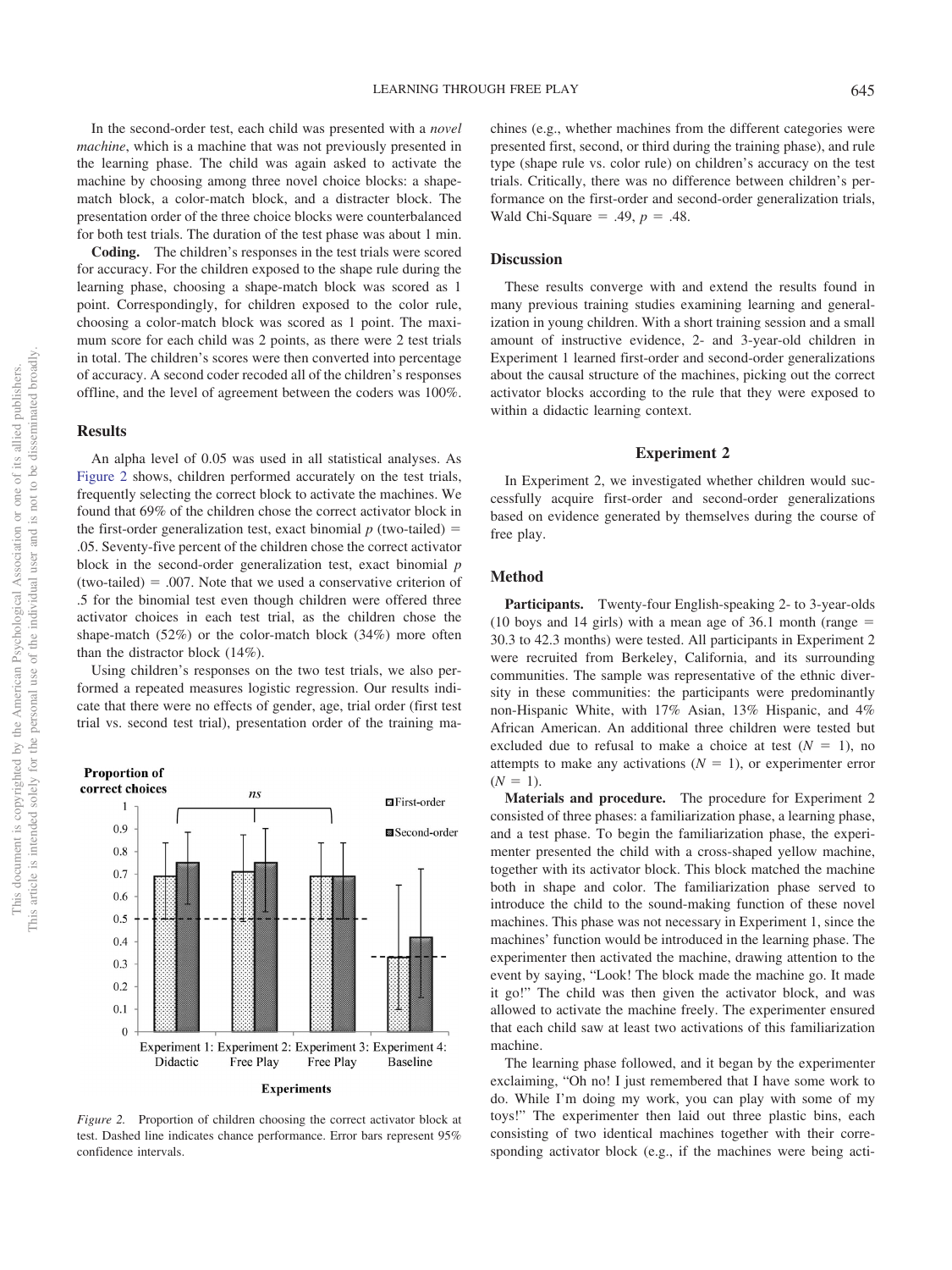vated by a color rule, then the blue activator block was placed in the same plastic bin as the blue machines). The experimenter subsequently moved to a table and pretended to work, telling the child, "You can go ahead and play!" All three activator blocks and the three categories of machines were simultaneously available to the child, who was then given 5 min to play freely with the machines and blocks. After 5 min, the experimenter announced that she was done with her work and that it was time to put the toys away. The test phase that immediately followed was identical to that in Experiment 1.

**Coding.** The coding scheme used in Experiment 2 was identical to that of Experiment 1.

#### **Results**

Due to the free-play nature of Experiment 2, individual children's behaviors varied in the following dimensions: the number of activations for each category of machines  $(M = 5.07, SD =$ 5.12; recall that children in Experiment 1 each saw two activations per category of machines), and the number of times that negative evidence was generated, as defined by the number of times the child placed an activator block on a machine from a different bin  $(M = 3.7, SD = 5.11)$ . We also found that 79% of the children activated every category of machines that was presented during the free-play phase (i.e., the set of activations presented in Experiment 1), and 42% of the children generated more evidence than what was presented to children in Experiment 1.

Children performed accurately under free play in Experiment 2, often selecting the correct block to activate the machines. Our results showed that 71% of the children chose the correct activator block in the first-order generalization test, exact binomial *p* (twotailed)  $=$  .06, and 75% of the children chose the correct activator block in the second-order generalization test, exact binomial *p*  $(two-tailed) = .02$ . Note once again that we used a conservative criterion of .5 for the binomial test even though children were offered three activator choices in each test trial, as the children chose the shape-match (37%) or the color-match block (50%) more often than the distractor block (13%).

Using children's responses on the two test trials in Experiment 2, we performed a repeated measures logistic regression. Our results indicate that there were no effects of gender, age, trial order (first test trial vs. second test trial), presentation order of the training machines (e.g., whether machines from the different categories were presented first, second, or third during the training phase), and rule type (shape rule vs. color rule) on children's accuracy on the test trials. Critically, there was no difference between children's performance on the first-order and secondorder generalization trials  $(M = .75, SD = .44)$ , Wald Chi-Square = .13,  $p = .71$ .

#### **Discussion**

The results of Experiment 2 demonstrate that children can successfully acquire higher-order generalizations in the causal domain during the course of free play. However, the way to generate useful evidence in this experiment was quite transparent to the children—all they had to do was to place each block on top of the machines that were placed in the very same bin. Would children also learn successfully when the evidence generation process is more obscure?

#### **Experiment 3**

In Experiment 3, we increased the difficulty of the free-play task by handing the activator blocks directly to the child, such that the blocks were no longer presented together with their associated machines.

#### **Method**

**Participants.** Thirty-two English-speaking 2- to 3-year-olds (17 boys and 15 girls) with a mean age of 36.4 months (range  $=$ 30.3 to 44.4 months) were tested. All were recruited from Berkeley, California, and its surrounding communities. The sample was representative of the ethnic diversity in these communities: the participants were predominantly non-Hispanic White, with 16% Asian, 9% Hispanic, and 3% African American. An additional three children were tested but excluded due to parental intervention  $(N = 1)$ , no attempts to make any activations  $(N = 1)$ , or experimenter error  $(N = 1)$ .

**Materials and procedure.** The materials and procedure used in Experiment 3 were identical to those of Experiment 2, except that after laying out the machines in three separate bins in the free-play phase, the experimenter handed the three activator blocks directly to the child.

**Coding.** Children's responses in the test trials of Experiment 3 were scored in the same way as that of Experiments 1 and 2.

#### **Results**

Just as in Experiment 2, individual children's behaviors varied in the following dimensions: the number of activations for each category of machines  $(M = 18.81, SD = 16.08)$ , and the number of times that negative evidence was generated, as defined by the number of times the child placed an activator block on a machine that leads to a nonactivation ( $M = 13.06$ ,  $SD = 15.51$ ). Sixty-eight percent of the children activated every category of machines that was presented during the free play phase (i.e., the set of activations presented in Experiment 1); this group of children also all generated more evidence than the data presented to children in Experiment 1. Regression analyses found that the above variables were not significant predictors of children's overall accuracy at test: (a) the number of successful activations,  $\beta = .043$ ,  $t(28) = 1.28$ ,  $p =$ .21, (b) the number of negative evidence children generated,  $\beta = -.05, t(28) = -1.31, p = .20, \text{ and (c) the number of}$ categories activated,  $\beta = -.052$ ,  $t(28) = -1.04$ ,  $p = .31$ .

Children also performed accurately under free play in Experiment 3, selecting the correct block to activate the machines. We found that 69% of the children chose the correct activator block in the first-order generalization test, exact binomial  $p$  (two-tailed) = .05, and 69% of the children chose the correct activator block in the second-order generalization test, exact binomial *p* (two- $\text{tailed}$  = .05. Note once again that we used a conservative criterion of .5 for the binomial test, even though children were offered three activator choices in each test trial, as the children chose the shape-match (42%) or the color-match block (45%) more often than the distractor block (13%).

A repeated measures logistic regression indicated that there were no effects of gender, age, trial order (first test trial vs. second test trial), presentation order of the training machines (e.g.,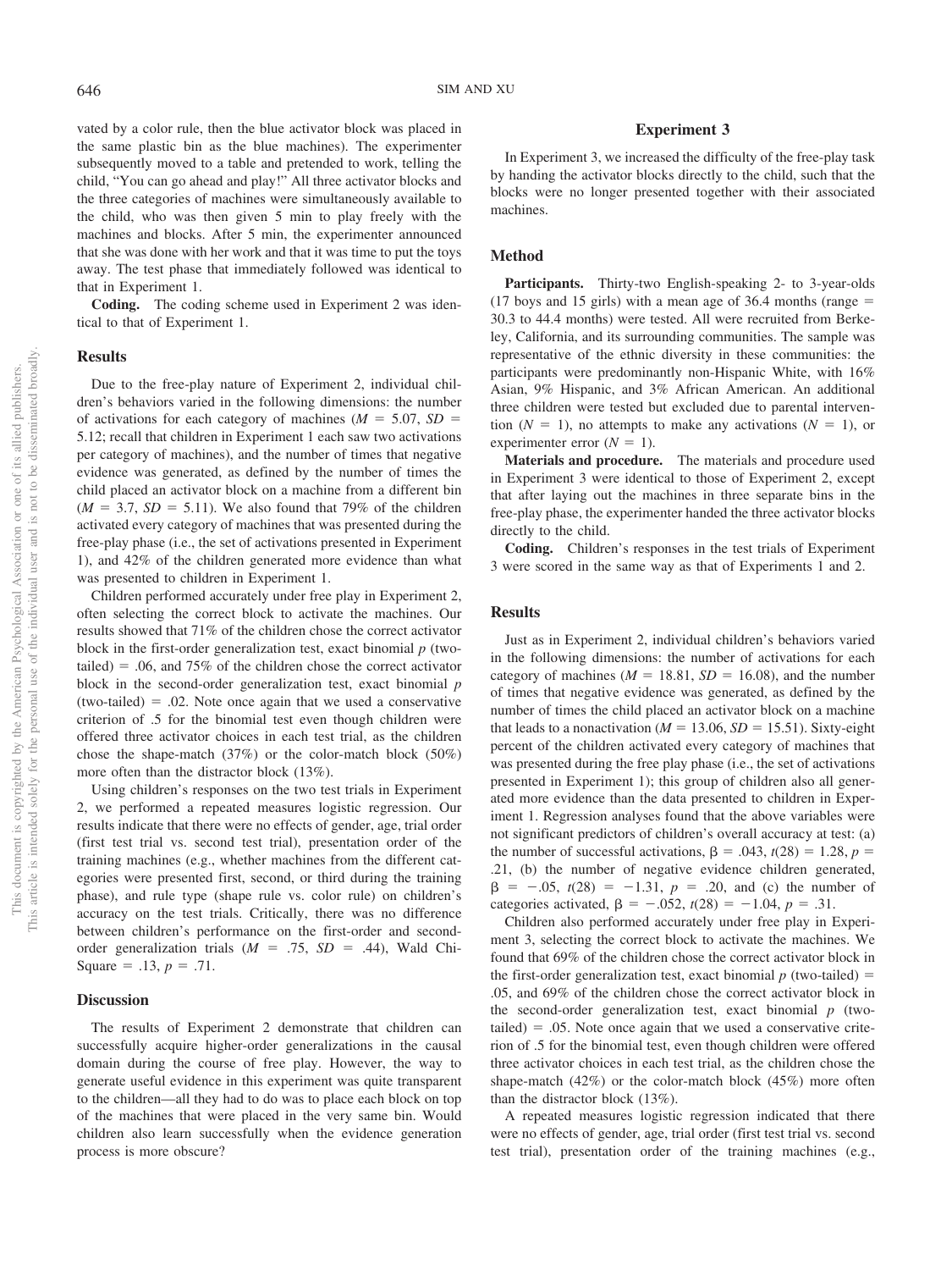whether machines from the different categories were presented first, second or third during the training phase), and rule type (shape rule vs. color rule) on children's accuracy on the test trials. Critically, there was no difference between children's performance on the first-order and second-order generalization trials, Wald Chi-Square = .0,  $p = 1$ .

An overall comparison also revealed that children's performance on the test trials did not differ across the three experiments. A repeated measures logistic regression with Experiment (1 vs. 2 vs. 3) as a between-subjects variable did not indicate Experiment to be a significant predictor of children's accuracy on the two test trials, Wald Chi-Square = .14,  $p = .71$ .

### **Discussion**

The results of Experiment 3 replicated those of Experiment 2. Two- to 3-year-old children, in the course of free play, can generate the necessary data for their own learning; they were able to use the self-generated evidence to acquire higher-order generalizations, even when the data generation process was less transparent. The accuracy of their learning did not differ whether they were trained by an experimenter (Experiment 1), or allowed to play with the toys freely by themselves (Experiments 2 and 3).

#### **Experiment 4**

In Experiment 4, we tested another group of children in a baseline condition to address the possibility that children would be similarly successful at the generalization tests without any prior training or free play.

#### **Method**

**Participants.** Twelve English-speaking 2- to 3-year-olds (7 boys and 5 girls) with a mean age of  $39.2$  months (range  $= 30.0$ to  $44.6$  months) were tested.<sup>1</sup> All participants were recruited from Berkeley, California, and its surrounding communities. The sample was representative of the ethnic diversity in these communities: the participants were predominantly non-Hispanic White, with 17% Asian, 17% Hispanic, and 8% African American. An additional two children were tested but excluded due to parental interference  $(N = 1)$  or experimenter error  $(N = 1)$ .

**Materials and procedure.** The procedure of Experiment 4 consisted only of the test phase of Experiments 1–3. The test phase consisted of two test trials. For each test trial, the experimenter presented the child with one machine and said, "This machine makes a sound." She then provided the child with three choice blocks: a shape-match block, a color-match block, and a distractor, and asked, "Which block makes this machine go?"

**Coding.** Children's responses in the test trials of Experiment 4 were scored in the same way as that of Experiments 1–3.

#### **Results**

We used a criterion of .33 for the binomial tests. As [Figure 2](#page-3-0) shows, 33% of the children chose the correct activator block in the first-order generalization test, exact binomial  $p$  (two-tailed) = 1, and 42% of the children chose the correct activator block in the second-order generalization test, exact binomial  $p$  (two-tailed) = .55.

A repeated measures logistic regression indicated that there were no effects of gender, age, trial order (first test trial vs. second test trial), presentation order of the training machines (e.g., whether machines from the different categories were presented first, second, or third during the training phase), and rule type (shape rule vs. color rule) on children's accuracy on the test trials. Critically, there was no difference between children's performance on the first-order and second-order generalization trials, Wald Chi-Square = .21,  $p = .65$ .

An overall comparison across the four experiments with Experiment (1 vs. 2 vs. 3 vs. 4) as a between-subjects variable indicated Experiment to now be a significant predictor of children's accuracy on the two test trials, Wald Chi-Square  $= 4.22$ ,  $p = .04$ .

#### **Discussion**

Children's accuracy in Experiment 4 differed from those in Experiments 1–3. This finding demonstrated that without any prior training or free play, children were not successful at the generalization tests.

#### **General Discussion**

The present study examined whether 2- and 3-year-old children can form higher-order generalizations in the causal domain based on self-generated evidence during the course of free play, or experimenter-generated evidence within a didactic learning context. The results demonstrate that children can do so: In Experiments 1–3, children as young as 2½ rapidly made first-order and second-order generalizations about how the machines and the activator blocks interacted with one another, and they extended these generalizations appropriately to novel toy machines. Furthermore, the accuracy of children's generalizations was comparable across the first three experiments, indicating that young children are equally effective in learning from both types of evidence. Experiment 4 provided a baseline measure, demonstrating that without prior training or free play, children would perform at chance levels on the generalization tests.

These results make several important contributions to the literature. First, previous research has documented that children, even infants, explore in a nonrandom manner, and they can learn from self-generated evidence under some circumstances. Here we show that even when children were not shown a confounded or surprising event (as in [Bonawitz et al., 2012;](#page-7-8) [Schulz & Bonawitz, 2007\)](#page-8-14), and in the absence of explicit instructions, they can, in the course of free play, generate the relevant evidence in order to form appropriate higher-order generalizations.2 This learning condition is much closer to what children encounter in the real world, where preschoolers are often allowed to play freely, and engage with whatever aspects of the environment they find interesting and appealing. Although the setup in Experiments 2 and 3 is more constrained than the free play one may observe in children's homes, we believe that it nonetheless captures the most important characteristic of free play, namely that no parent, teacher, or

<sup>&</sup>lt;sup>1</sup> The sample size in this experiment was smaller as we had strong intuitions that children would not be successful at the generalization tests without any prior training or free play.<br><sup>2</sup> We thank Elizabeth Bonawitz for this suggestion.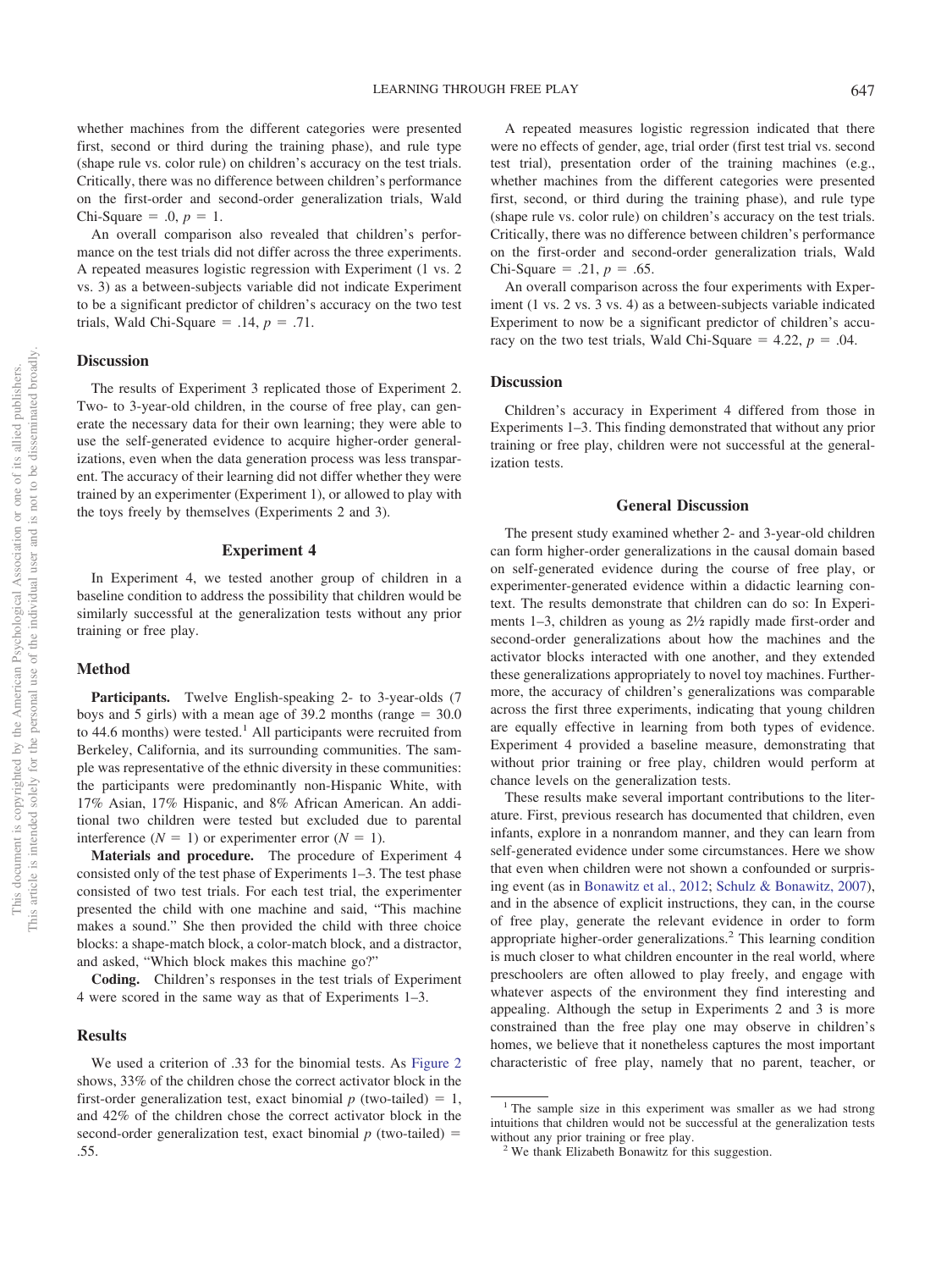experimenter guides the play and learning process. Therefore, our results constitute new evidence that children's spontaneous exploratory play may indeed be motivated by their desire to understand what rules govern the behavior of the objects around them, in the service of developing larger conceptual structures that generate predictions and explanations.

Second, children's success in these experiments constitutes the first demonstration that data from children's free play supports the formation of higher-order generalizations. Our finding that children performed comparably in the first-order and second-order generalization tests is consistent with previous computational work with hierarchical Bayesian models demonstrating that abstract knowledge can be acquired very quickly with sparse data. At times, higher-order learning may even proceed faster than the learning of lower-level details [\(Simons & Keil, 1995\)](#page-8-29), in what is known as the *blessing of abstraction*, because while specific data points provide evidence for lower-level generalizations, the entire set of data points provides evidence for higher-order generalizations [\(Kemp et al., 2007;](#page-8-3) [Perfors et al., 2011;](#page-8-5) [Tenenbaum et al.,](#page-9-6) [2011\)](#page-9-6). These findings therefore lend further empirical support to the *learning to learn* view (e.g., [Griffiths & Tenenbaum, 2009;](#page-8-26) [Kemp et al., 2007;](#page-8-3) [Tenenbaum, Griffiths, & Niyogi, 2007\)](#page-9-11), which argues that early input provides the basis for developing inductive constraints and biases, and that subsequent learning is guided by these learned constraints.

Third, and most importantly, this series of experiments investigates a key question in developing a constructivist theory of cognitive development: Given that conceptual structures and intuitive theories are built in the course of development, and given how actively engaged children are in their own learning from early on, are children capable of generating evidence themselves in support of building larger conceptual structures? The answer is clearly "yes", and even toddlers can do so as effectively as when they are provided with highly instructive evidence by an experimenter. Previous studies investigating how children acquire higher-order generalizations, which is one important mechanism by which children develop larger conceptual structures and intuitive theories, often take the form of providing children with the relevant data in the laboratory, and test to see if they have formed generalizations at multiple levels. In the real world, especially during the early years, children are rarely provided with such informative evidence by parents or caregivers. Instead, the child is largely on her own—playing and tinkering with toys and gadgets, pointing at objects they may want to learn more about, and asking questions that interest them. It is not obvious how these spontaneous activities facilitate learning, even though most of us have strong intuitions that they are likely to play an important role in development. The results of the current study demonstrate clearly that when children engage in free play (admittedly in an environment that is more controlled than a typical American middle-class family room), they spontaneously generate evidence that may be critical for conceptual development. This type of empirical evidence lends strong support to a constructivist view of cognitive development, and helps all students of cognitive development understand what it means for a child to be an *active*, *constructivist* learner.

Several aspects of our results merit further discussion, especially in the context of understanding the nature of active learning in early development and potential implications for education. Our findings also raise many questions for future research.

First, how do children generate data on their own? Our work leaves open the issue of why children performed just as well under free play as compared to a didactic learning context. Our analyses of children's choice of actions during the free play period in Experiment 3 did not reveal any relationship between children's generalization accuracy and (a) the number of successful activations, (b) the number of unsuccessful activations (i.e., negative evidence: observing that a block does not make the machine go), and (c) the number of categories of machines successfully activated. We speculate that one important reason for children's success under free play in Experiments 2 and 3 is that they successfully generated a superset of the evidence observed by children in Experiment 1, possibly through a trial-and-error approach. Given that the set of evidence presented in Experiment 1 was instructive in forming the appropriate higher-order generalizations, it is perhaps unsurprising that children in Experiments 2 and 3—who generated more relevant data themselves—were likewise able to perform well at test. Future work will more closely examine the systematicity of children's actions during the free-play period of Experiments 2 and 3, with one promising direction being information gain analyses. Information gain is a formal measure that quantifies how much uncertainty is reduced, with respect to the true hypothesis (e.g., in our studies, the shape or color rule that governs how the machines work), when a particular action is taken [\(Nelson, 2005\)](#page-8-30). To engage effectively in hypothesis testing, learners should systematically choose actions that lead to the highest expected information gain. Such analyses may shed light on the underlying processes that drive children's actions during free play, and give insight about how engaging in free play may lead to learning and generalization, as demonstrated in the present study. At the same time, we note that such an analysis would be neither straightforward nor comprehensive. It is not clear that every action that children take during free play is about hypothesis testing. For example, 2- and 3-year-old children in our study often repeated their actions during free play, especially after successfully activating a machine. Repetitions provide no new information when it comes to learning about a deterministic system, but they do generate a lot of joy and excitement. When it comes to free play, the learner may have at least two competing goals: (a) to learn about the system that one is interacting with, and (b) to enjoy that very interaction. Given these different goals, it remains to be seen how children's actions during free play can be properly analyzed (see [Coenen, Rehder, & Gureckis, 2015](#page-7-13) for discussion of similar issues in adults).

Second, are there any developmental changes in the capacity to learn through self-generated evidence in the causal domain? Preliminary results with 19-month-olds suggest "yes" [\(Sim & Xu,](#page-8-31) [2015\)](#page-8-31). When 19-month-old infants were tested in procedures similar to Experiments 1 and 2, we found a different picture: these toddlers produced chance performance whether they were directly provided with instructive evidence or given a free-play opportunity. When their play was facilitated by an experimenter or a parent, we found instead that these toddlers were able to acquire the appropriate higher-order generalizations like the 2- and 3-yearolds in the present study. It is noteworthy that these preliminary results align very well with [Fisher et al. \(2013\).](#page-7-11) In their study, when 4- to 5-year-olds were allowed to engage in free play, they failed to extract the definitional properties of geometric shapes (e.g., all triangles have three sides and three angles) despite being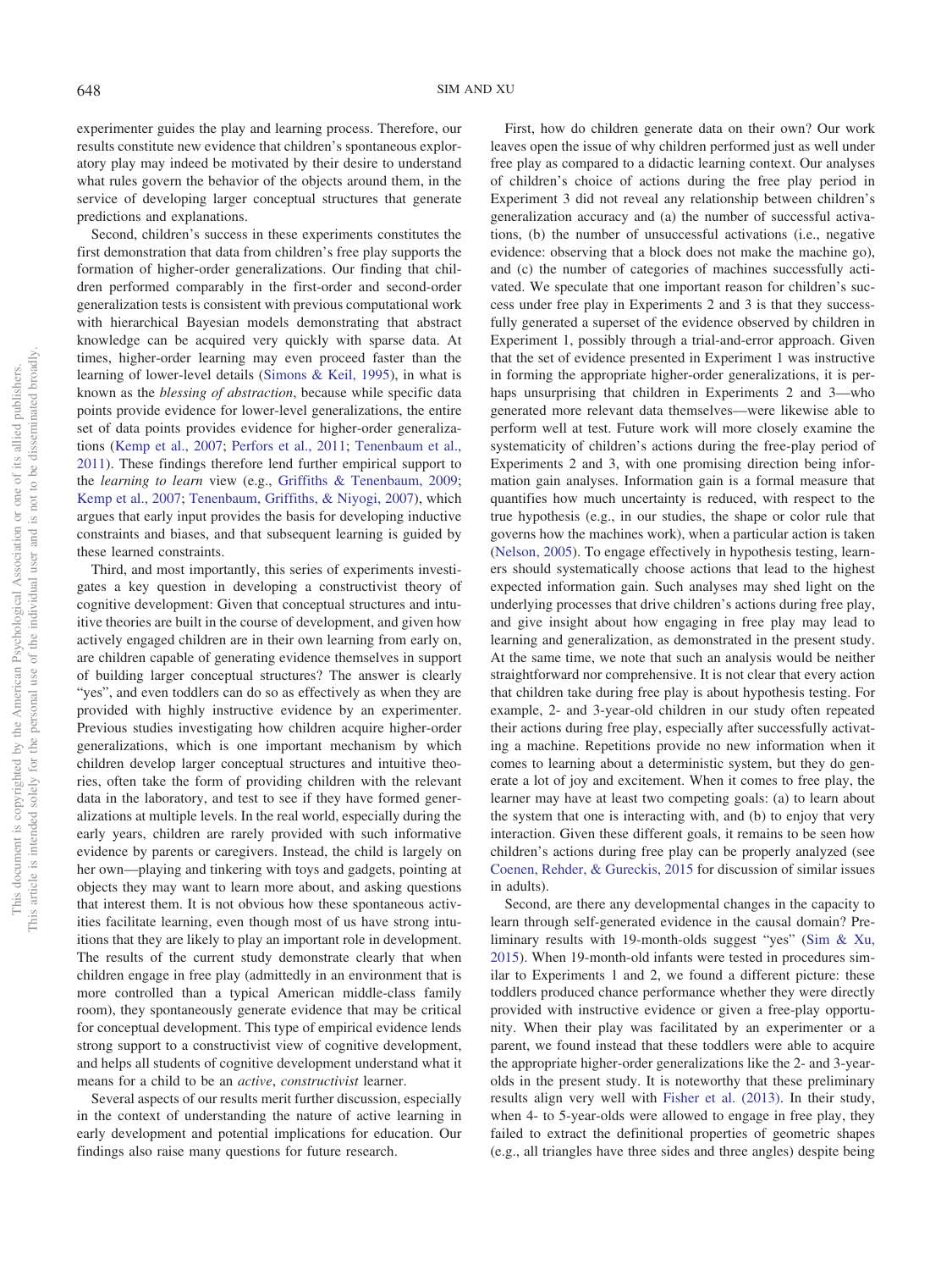At the same time, the striking difference we found between the 19-month-old infants and the 2- and 3-year-old toddlers begs the question of what would explain the developmental change. Was the task too open-ended for the 19-month-old infants, who presumably have less well-formed prior beliefs to constrain the hypothesis space, as compared to the toddlers?<sup>3</sup> Or do they not understand what constitutes evidence and how to generate it through their own actions? As [Weisberg, Hirsh-Pasek, Golinkoff,](#page-9-12) [and McCandliss \(2014\)](#page-9-12) explain, guided play is an example of an adult-structured *mise en place* (i.e., an environment that prepares and nudges children toward engaging in particular types of actions), and having such a *mise* may be especially important for younger children who have poorer proactive control mechanisms as compared to their older counterparts. More research is necessary to better understand how this capacity may develop and interact with contextual factors over early childhood.

Lastly, how do our findings bear on the debate on discovery learning in education? The findings of the present study may appear inconsistent with previous work in the field of education suggesting that free play (also known as "pure discovery" or "unassisted discovery"), as an instructional method, leaves little to be desired [\(Alfieri, Brooks, Aldrich, & Tenenbaum, 2011;](#page-7-14) [Chien et](#page-7-15) [al., 2010;](#page-7-15) [Kirschner, Sweller, & Clark, 2006;](#page-8-32) [Mayer, 2004;](#page-8-33) [Weis](#page-9-13)[berg, Hirsh-Pasek, & Golinkoff, 2013\)](#page-9-13). However, it should be noted that many of these education studies focus on academic content— domains such as literacy, mathematics, and science. While these domains are appropriate for investigating the effectiveness of different instructional methods in preschool and school settings, they may not be the best candidates for revealing a natural capacity for young children to learn from evidence that they independently generate through free play. Reasoning about causal relations, on the other hand, is fundamental and central to building intuitive theories without formal instruction, and consequently, causal knowledge may thus be a domain in which young children can effectively learn about through free play. In contrast, it is highly unlikely that young children can discover mathematical concepts when they play with math-related objects by themselves [\(Fisher et al.,](#page-7-11) [2013;](#page-7-11) [Sarama & Clements, 2009b\)](#page-8-34). In addition, pure discovery or unassisted discovery tasks within education are likely to be more complex and open-ended, resulting in a much larger set of possible hypotheses that children would have to sift through, as compared to our free play task in Experiments 2 and 3, where the hypothesis space is relatively constrained and children were somewhat limited in their choice of actions. We suggest that a child's capacity to learn from self-generated evidence is likely to be strongly influenced by both the domain and the complexity of the learning task. Future work is needed to more closely examine the cognitive and task factors that influence children's success in these different learning contexts.

In summary, the present study provides strong evidence that young children are motivated to understand the world, and their exploratory behavior supports learning that goes beyond figuring out properties of individual objects ("Does pushing this button make the toy play music?"). Children are able to generate the

relevant evidence on their own that supports the learning of higherorder generalizations ("What kinds of buttons would make what kinds of toys play music?"), which lays the foundation for building larger conceptual structures and intuitive theories. Future research will investigate the optimality of the active learning that children partake in, as well as its limits, to shed light on how early learning occurs in the real world.

<sup>3</sup> We thank the anonymous reviewers for this suggestion.

#### **References**

- <span id="page-7-4"></span>Adolph, K. E., Eppler, M. A., & Gibson, E. J. (1993). Development of perception of affordances. *Advances in Infancy Research, 8,* 51–98.
- <span id="page-7-14"></span>Alfieri, L., Brooks, P., Aldrich, N. J., & Tenenbaum, H. R. (2012). Does discovery-based instruction enhance learning? A meta-analysis. *Journal of Educational Psychology, 103,* 1–18.
- <span id="page-7-10"></span>Bergen, D., & Mauer, D. (2000). Symbolic play, phonological awareness, and literacy skills at three age levels. In K. A. Roskos & J. F. Christie (Eds.), *Play and literacy in early childhood: Research from multiple perspectives* (pp. 45–62). Mahwah, NJ: Lawrence Erlbaum.
- <span id="page-7-8"></span>Bonawitz, E. B., van Schijndel, T. J. P., Friel, D., & Schulz, L. (2012). Children balance theories and evidence in exploration, explanation, and learning. *Cognitive Psychology, 64,* 215–234. [http://dx.doi.org/10.1016/](http://dx.doi.org/10.1016/j.cogpsych.2011.12.002) [j.cogpsych.2011.12.002](http://dx.doi.org/10.1016/j.cogpsych.2011.12.002)
- <span id="page-7-0"></span>Bruner, J. (1961). The act of discovery. *Harvard Educational Review, 31,* 21–32.
- <span id="page-7-9"></span>Bruner, J., Jolly, A., & Sylva, K. (1976). *Play: Its role in development and evolution*. New York, NY: Wiley.
- <span id="page-7-2"></span>Carey, S. (1985). *Conceptual change in childhood*. Cambridge, MA: MIT Press.
- <span id="page-7-1"></span>Carey, S. (2009). *The origin of concepts*. New York, NY: Oxford University Press. [http://dx.doi.org/10.1093/acprof:oso/9780195367638.001](http://dx.doi.org/10.1093/acprof:oso/9780195367638.001.0001) [.0001](http://dx.doi.org/10.1093/acprof:oso/9780195367638.001.0001)
- <span id="page-7-15"></span>Chien, N. C., Howes, C., Burchinal, M., Pianta, R. C., Ritchie, S., Bryant, D. M., . . . Barbarin, O. A. (2010). Children's classroom engagement and school readiness gains in prekindergarten. *Child Development, 81,* 1534 –1549. <http://dx.doi.org/10.1111/j.1467-8624.2010.01490.x>
- <span id="page-7-6"></span>Chouinard, M. M. (2007). Children's questions: A mechanism for cognitive development. *Monographs of the Society for Research in Child Development, 72,* vii–ix, 1–112.
- <span id="page-7-13"></span>Coenen, A., Rehder, B., & Gureckis, T. M. (2015). Strategies to intervene on causal systems are adaptively selected. *Cognitive Psychology, 79,* 102–133. <http://dx.doi.org/10.1016/j.cogpsych.2015.02.004>
- <span id="page-7-12"></span>Cook, C., Goodman, N. D., & Schulz, L. E. (2011). Where science starts: Spontaneous experiments in preschoolers' exploratory play. *Cognition, 120,* 341–349. <http://dx.doi.org/10.1016/j.cognition.2011.03.003>
- <span id="page-7-3"></span>Dewar, K. M., & Xu, F. (2010). Induction, overhypothesis, and the origin of abstract knowledge. Evidence from 9-month-old infants. *Psychological Science, 21,* 1871–1877. [http://dx.doi.org/10.1177/09567976](http://dx.doi.org/10.1177/0956797610388810) [10388810](http://dx.doi.org/10.1177/0956797610388810)
- <span id="page-7-11"></span>Fisher, K. R., Hirsh-Pasek, K., Newcombe, N., & Golinkoff, R. M. (2013). Taking shape: Supporting preschoolers' acquisition of geometric knowledge through guided play. *Child Development, 84,* 1872–1878. [http://dx](http://dx.doi.org/10.1111/cdev.12091) [.doi.org/10.1111/cdev.12091](http://dx.doi.org/10.1111/cdev.12091)
- <span id="page-7-7"></span>Frazier, B. N., Gelman, S. A., & Wellman, H. M. (2009). Preschoolers' search for explanatory information within adult– child conversation. *Child Development, 80,* 1592–1611. [http://dx.doi.org/10.1111/j.1467-](http://dx.doi.org/10.1111/j.1467-8624.2009.01356.x) [8624.2009.01356.x](http://dx.doi.org/10.1111/j.1467-8624.2009.01356.x)
- <span id="page-7-5"></span>Gerken, L., Balcomb, F. K. F., & Minton, J. L. J. (2011). Infants avoid 'labouring in vain' by attending more to learnable than unlearnable linguistic patterns. *Developmental Science, 14,* 972–979. [http://dx.doi](http://dx.doi.org/10.1111/j.1467-7687.2011.01046.x) [.org/10.1111/j.1467-7687.2011.01046.x](http://dx.doi.org/10.1111/j.1467-7687.2011.01046.x)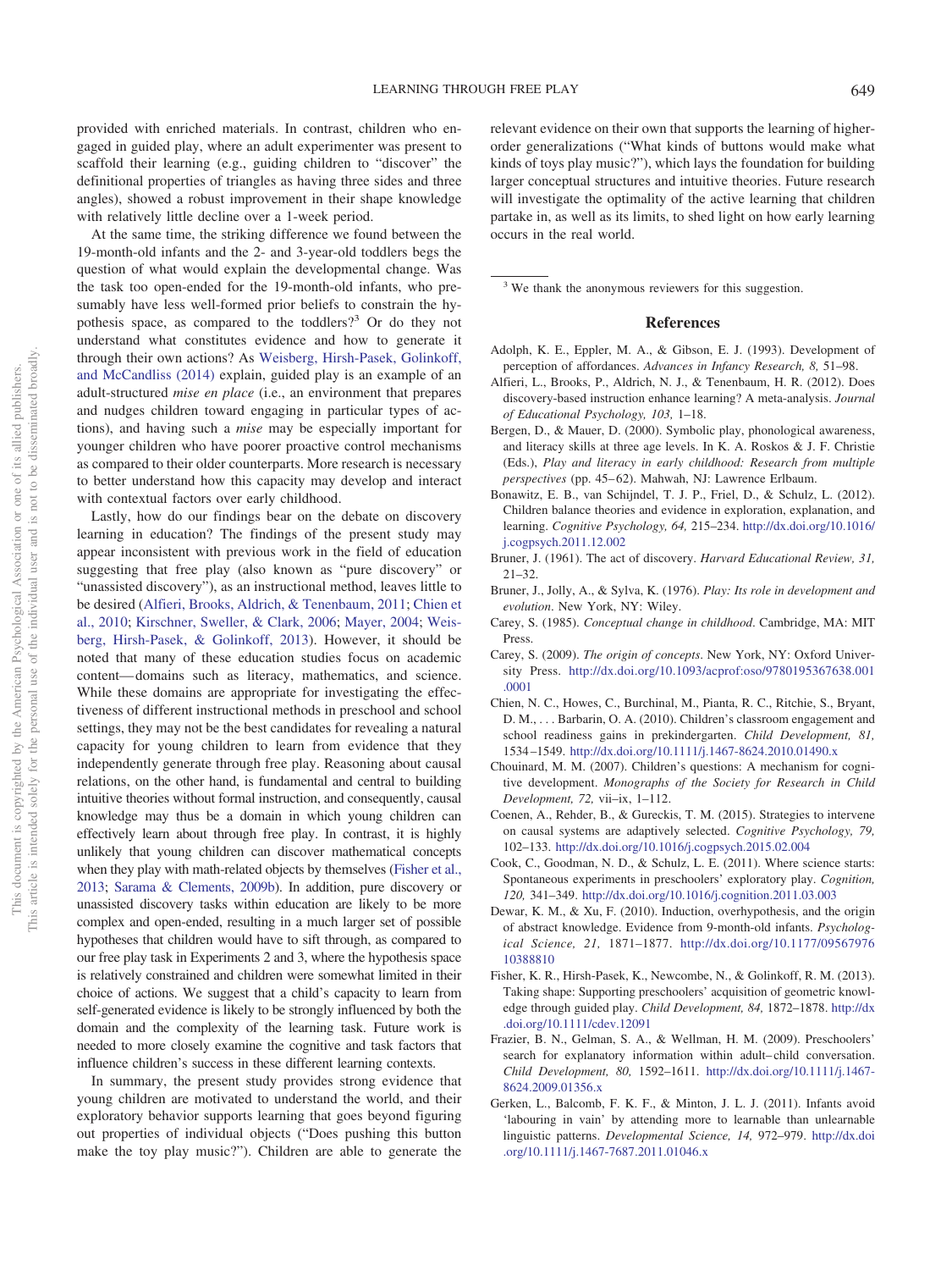- <span id="page-8-11"></span>Gibson, E. (1988). Exploratory behavior in the development of perceiving, acting, and the acquiring of knowledge. *Annual Review of Psychology, 39,* 1– 42. <http://dx.doi.org/10.1146/annurev.ps.39.020188.000245>
- <span id="page-8-2"></span>Goodman, N. (1955). The new riddle of induction. In N. Goodman, *Fact, fiction and forecast* (pp. 59 – 83). Cambridge, MA: Harvard University Press.
- <span id="page-8-22"></span>Gopnik, A. (2012). Scientific thinking in young children: Theoretical advances, empirical research, and policy implications. *Science, 337,* 1623–1627. <http://dx.doi.org/10.1126/science.1223416>
- <span id="page-8-25"></span>Gopnik, A., Glymour, C., Sobel, D. M., Schulz, L. E., Kushnir, T., & Danks, D. (2004). A theory of causal learning in children: Causal maps and Bayes nets. *Psychological Review, 111,* 3–32. [http://dx.doi.org/10](http://dx.doi.org/10.1037/0033-295X.111.1.3) [.1037/0033-295X.111.1.3](http://dx.doi.org/10.1037/0033-295X.111.1.3)
- <span id="page-8-0"></span>Gopnik, A., & Meltzoff, A. N. (1997). *Words, thoughts, and theories*. Cambridge, MA: MIT Press.
- <span id="page-8-28"></span>Gopnik, A., & Sobel, D. M. (2000). Detecting blickets: How young children use information about novel causal powers in categorization and induction. *Child Development, 71,* 1205–1222. [http://dx.doi.org/10](http://dx.doi.org/10.1111/1467-8624.00224) [.1111/1467-8624.00224](http://dx.doi.org/10.1111/1467-8624.00224)
- <span id="page-8-23"></span>Gopnik, A., Sobel, D. M., Schulz, L. E., & Glymour, C. (2001). Causal learning mechanisms in very young children: Two-, three-, and fouryear-olds infer causal relations from patterns of variation and covariation. *Developmental Psychology, 37,* 620 – 629. [http://dx.doi.org/10](http://dx.doi.org/10.1037/0012-1649.37.5.620) [.1037/0012-1649.37.5.620](http://dx.doi.org/10.1037/0012-1649.37.5.620)
- <span id="page-8-24"></span>Gopnik, A., & Wellman, H. M. (2012). Reconstructing constructivism: Causal models, Bayesian learning mechanisms, and the theory theory. *Psychological Bulletin, 138,* 1085–1108. [http://dx.doi.org/10.1037/](http://dx.doi.org/10.1037/a0028044) [a0028044](http://dx.doi.org/10.1037/a0028044)
- <span id="page-8-26"></span>Griffiths, T. L., & Tenenbaum, J. B. (2009). Theory-based causal induction. *Psychological Review, 116,* 661–716. [http://dx.doi.org/10.1037/](http://dx.doi.org/10.1037/a0017201) [a0017201](http://dx.doi.org/10.1037/a0017201)
- <span id="page-8-27"></span>Gweon, H., Tenenbaum, J. B., & Schulz, L. E. (2010). Infants consider both the sample and the sampling process in inductive generalization. *Proceedings of the National Academy of Sciences of the United States of America, 107,* 9066 –9071. <http://dx.doi.org/10.1073/pnas.1003095107>
- <span id="page-8-16"></span>Hirsh-Pasek, K., Golinkoff, R. M., Berk, L. E., & Singer, D. (2008). *A mandate for playful learning in preschool: Applying the scientific evidence*. New York, NY: Oxford Press. [http://dx.doi.org/10.1093/acprof:](http://dx.doi.org/10.1093/acprof:oso/9780195382716.001.0001) [oso/9780195382716.001.0001](http://dx.doi.org/10.1093/acprof:oso/9780195382716.001.0001)
- <span id="page-8-3"></span>Kemp, C., Perfors, A., & Tenenbaum, J. B. (2007). Learning overhypotheses with hierarchical Bayesian models. *Developmental Science, 10,* 307–321. <http://dx.doi.org/10.1111/j.1467-7687.2007.00585.x>
- <span id="page-8-4"></span>Kemp, C., & Tenenbaum, J. B. (2009). Structured statistical models of inductive reasoning. *Psychological Review, 116,* 20 –58. [http://dx.doi](http://dx.doi.org/10.1037/a0014282) [.org/10.1037/a0014282](http://dx.doi.org/10.1037/a0014282)
- <span id="page-8-13"></span>Kidd, C., Piantadosi, S. T., & Aslin, R. N. (2012). The Goldilocks effect: Human infants allocate attention to visual sequences that are neither too simple nor too complex. *PLoS One, 7*(5), e36399. [http://dx.doi.org/10](http://dx.doi.org/10.1371/journal.pone.0036399) [.1371/journal.pone.0036399](http://dx.doi.org/10.1371/journal.pone.0036399)
- <span id="page-8-32"></span>Kirschner, P. A., Sweller, J., & Clark, R. E. (2006). Why minimal guidance during instruction does not work: An analysis of the failure of constructivist, discovery, problem-based, experiential, and inquiry-based teaching. *Educational Psychologist, 41,* 75– 86. [http://dx.doi.org/10.1207/](http://dx.doi.org/10.1207/s15326985ep4102_1) [s15326985ep4102\\_1](http://dx.doi.org/10.1207/s15326985ep4102_1)
- <span id="page-8-7"></span>Landau, B., Smith, L., & Jones, S. (1988). The importance of shape in early lexical learning. *Cognitive Development, 3,* 299 –321. [http://dx.doi.org/](http://dx.doi.org/10.1016/0885-2014%2888%2990014-7) [10.1016/0885-2014\(88\)90014-7](http://dx.doi.org/10.1016/0885-2014%2888%2990014-7)
- <span id="page-8-21"></span>Legare, C. H. (2012). Exploring explanation: Explaining inconsistent evidence informs exploratory, hypothesis-testing behavior in young children. *Child Development, 83,* 173–185. [http://dx.doi.org/10.1111/j](http://dx.doi.org/10.1111/j.1467-8624.2011.01691.x) [.1467-8624.2011.01691.x](http://dx.doi.org/10.1111/j.1467-8624.2011.01691.x)
- <span id="page-8-15"></span>Legare, C. H., Mills, C. M., Souza, A. L., Plummer, L. E., & Yasskin, R. (2013). The use of questions as problem-solving strategies during early

childhood. *Journal of Experimental Child Psychology, 114,* 63–76. <http://dx.doi.org/10.1016/j.jecp.2012.07.002>

- <span id="page-8-8"></span>Macario, J. F., Shipley, E. F., & Billman, D. O. (1990). Induction from a single instance: Formation of a novel category. *Journal of Experimental Child Psychology, 50,* 179 –199. [http://dx.doi.org/10.1016/0022-](http://dx.doi.org/10.1016/0022-0965%2890%2990038-A) [0965\(90\)90038-A](http://dx.doi.org/10.1016/0022-0965%2890%2990038-A)
- <span id="page-8-33"></span>Mayer, R. E. (2004). Should there be a three-strikes rule against pure discovery learning? The case for guided methods of instruction. *American Psychologist, 59,* 14 –19. [http://dx.doi.org/10.1037/0003-066X.59](http://dx.doi.org/10.1037/0003-066X.59.1.14) [.1.14](http://dx.doi.org/10.1037/0003-066X.59.1.14)
- <span id="page-8-12"></span>Needham, A. (2000). Improvements in object exploration skills may facilitate the development of object segregation in early infancy. *Journal of Cognition and Development, 1,* 131–156. [http://dx.doi.org/10.1207/](http://dx.doi.org/10.1207/S15327647JCD010201) [S15327647JCD010201](http://dx.doi.org/10.1207/S15327647JCD010201)
- <span id="page-8-30"></span>Nelson, J. D. (2005). Finding useful questions: On Bayesian diagnosticity, probability, impact, and information gain. *Psychological Review, 112,* 979 –999. <http://dx.doi.org/10.1037/0033-295X.112.4.979>
- <span id="page-8-5"></span>Perfors, A., Tenenbaum, J. B., Griffiths, T. L., & Xu, F. (2011). A tutorial introduction to Bayesian models of cognitive development. *Cognition, 120,* 302–321. <http://dx.doi.org/10.1016/j.cognition.2010.11.015>
- <span id="page-8-1"></span>Piaget, J. (1954). *The construction of reality in a child*. New York, NY: Basic Books. <http://dx.doi.org/10.1037/11168-000>
- <span id="page-8-17"></span>Roskos, K., Christie, J. F., Widman, S., & Holding, A. (2010). Three decades in: Priming for meta-analysis in play-literacy research. *Journal of Early Childhood Literacy, 10,* 55–96. [http://dx.doi.org/10.1177/](http://dx.doi.org/10.1177/1468798409357580) [1468798409357580](http://dx.doi.org/10.1177/1468798409357580)
- <span id="page-8-9"></span>Samuelson, L. K. (2002). Statistical regularities in vocabulary guide language acquisition in connectionist models and 15–20-month-olds. *Developmental Psychology, 38,* 1016 –1037. [http://dx.doi.org/10.1037/](http://dx.doi.org/10.1037/0012-1649.38.6.1016) [0012-1649.38.6.1016](http://dx.doi.org/10.1037/0012-1649.38.6.1016)
- <span id="page-8-18"></span>Sarama, J., & Clements, D. H. (2009a). Building blocks and cognitive building blocks: Playing to know the world mathematically. *American Journal of Play, 1,* 313–337.
- <span id="page-8-34"></span>Sarama, J., & Clements, D. H. (2009b). "Concrete" computer manipulatives in mathematics education. *Child Development Perspectives, 3,* 145–150. <http://dx.doi.org/10.1111/j.1750-8606.2009.00095.x>
- <span id="page-8-14"></span>Schulz, L. E., & Bonawitz, E. B. (2007). Serious fun: Preschoolers engage in more exploratory play when evidence is confounded. *Developmental Psychology, 43,* 1045–1050. [http://dx.doi.org/10.1037/0012-1649.43.4](http://dx.doi.org/10.1037/0012-1649.43.4.1045) [.1045](http://dx.doi.org/10.1037/0012-1649.43.4.1045)
- <span id="page-8-19"></span>Seo, K.-H., & Ginsburg, H. P. (2004). What is developmentally appropriate in early childhood mathematics education? Lessons from new research. In D. H. Clements, J. Sarama, & A.-M. DiBiase (Eds.), *Engaging young children in mathematics: Standards for early childhood mathematics education* (pp. 91–104). Mahwah, NJ: Lawrence Erlbaum.
- <span id="page-8-6"></span>Shipley, E. F. (1993). Categories, hierarchies, and induction. *Psychology of Learning and Motivation, 30,* 265–301. [http://dx.doi.org/10.1016/](http://dx.doi.org/10.1016/S0079-7421%2808%2960299-6) [S0079-7421\(08\)60299-6](http://dx.doi.org/10.1016/S0079-7421%2808%2960299-6)
- <span id="page-8-31"></span>Sim, Z., & Xu, F. (2015). Toddlers learn with facilitated play, not free play. In D. C. Noelle, R. Dale, A. S. Warlaumont, J. Yoshimi, T. Matlock, C. D. Jennings, & P. P. Maglio (Eds.), *Proceedings of the 37th Annual Meeting of the Cognitive Science Society* (pp. 2200 –2205). Austin, TX: Cognitive Science Society.
- <span id="page-8-29"></span>Simons, D. J., & Keil, F. C. (1995). An abstract to concrete shift in the development of biological thought: The insides story. *Cognition, 56,* 129 –163. [http://dx.doi.org/10.1016/0010-0277\(94\)00660-D](http://dx.doi.org/10.1016/0010-0277%2894%2900660-D)
- <span id="page-8-20"></span>Singer, D., Hirsh-Pasek, K., & Golinkoff, R. M. (2009). *Play*-*learning: How play motivates and enhances children's cognitive and socialemotional growth*. New York, NY: Oxford University Press.
- <span id="page-8-10"></span>Smith, L. B. L., Jones, S. S., Landau, B., Gershkoff-Stowe, L., & Samuelson, L. (2002). Object name learning provides on-the-job training for attention. *Psychological Science, 13,* 13–19. [http://dx.doi.org/10.1111/](http://dx.doi.org/10.1111/1467-9280.00403) [1467-9280.00403](http://dx.doi.org/10.1111/1467-9280.00403)